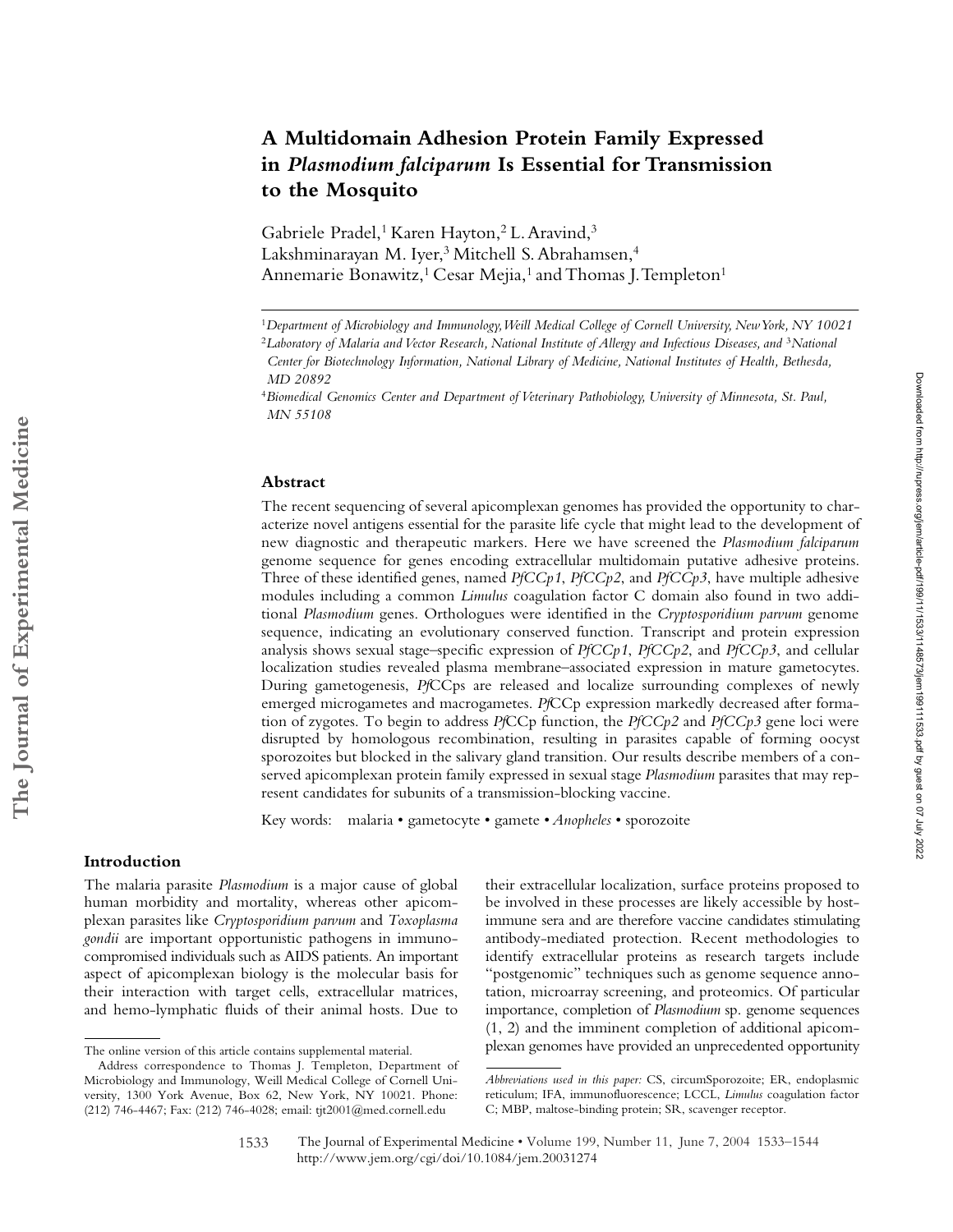to identify novel antigens as prospective vaccine targets for study, as well as underpin a better understanding of *Plasmodium* and apicomplexan biology.

In the search for novel extracellular proteins as prospective vaccine candidates, we have exhaustively identified genes encoding extracellular proteins through genome sequence analysis of *Plasmodium* sp. and the recently completed *C. parvum* genome sequence, as well as whole genome comparison of the resulting catalogs of extracellular proteins (unpublished data). Here we describe a select subset of sexual stage–specific genes in the human malaria parasite, *P. falciparum*, that are striking for multidomain architectures composed of animal- and bacterial-like putative adhesive domains. Orthologues are present in the *C. parvum* genome sequence, indicating a cellular function likely conserved across the apicomplexan clade. These proteins are grouped as a family based upon a common *Limulus* coagulation factor C (LCCL) domain and are accordingly named CCp proteins, of which five genes are present in the *P. falciparum* genome sequence (*Pf*CCps). One of these proteins, herein referred to as *Pf*CC*p3*, was recently described as *P*SLAP in *P. falciparum* (3) and *Pb*SR in *Plasmodium berghei* (4). These two studies presented, in part, contradictory conclusions regarding protein expression. Although *P*SLAP was shown to be expressed in the gametocyte stages, *Pb*SR protein expression was described as sporozoite stage–specific and *Pb*SR-targeted gene disruption led to inhibited sporozoite formation. In this study, we characterize three *P. falciparum* members of the LCCL family, *PfCCp1*, *PfCCp2*, and *Pf*CC*p3*/*P*SLAP, based upon their striking multiadhesion domain structures. We show that *Pf*CC*p1*, *Pf*CC*p2*, and *Pf*CC*p3* are specifically expressed in gametocytes and released during gametogenesis. Disruption of the *PfCCp2* or *PfCCp3* gene loci via homologous recombination leads to a blockage in the *P. falciparum* sporozoite midgut to salivary gland transition. We suggest that the *Pf*CCp protein family serves a role in multiple mosquito parasite stages and has an essential role in transmission to the mosquito, thus warranting further study as transmission-blocking vaccine candidates.

#### **Materials and Methods**

*Apicomplexan Genome Sequence Analysis. CCp* genes were identified via screening of complete *Plasmodium* sp. and *C. parvum* genome sequence databases using the gapped version of the BLAST programs (BLASTPGP and TBLASTNGP, with both the single pass and the recently incorporated multipass profile option for translating searches of nucleotide databases). Sequence profile searches were performed using the PSI-BLAST program (5). Profiles were saved using the -C option and retrieved using the -R option. Complete domain architectures of identified proteins were determined by screening the nonredundant protein sequence database, the Expressed Sequence Tags database (National Center for Biotechnology Information), and the individual protein sequence databases of completely and partially sequenced genomes (accessible at http://www.ncbi.nlm.nih.gov/ Microb\_blast/unfinishedgenome.html). Multiple alignments of amino acid sequences were generated using a combination of PSI-BLAST and T-Coffee (6). Secondary structure predictions were produced using the PHD program (7), with multiple alignments of individual protein families used as queries. Preliminary phylogenetic trees were constructed using the neighbor-joining algorithm as implemented in the Mega2 package (8), or the least squares methods as implemented in the FITCH program of the PHYLIP package (9). These trees were used to obtain the maximum likelihood tree using the PROTML program of the MOL-PHY package. The statistical significance of the trees was assessed using the relative estimates of the logarithmic likelihood (RELL) bootstrap values (10). Signal peptides in protein sequences were predicted using the SignalP program (11) and membrane topologies were predicted using the TMHMM2 package (12).

*Parasite Culture and Mosquito Membrane Feeds.* Asexual and mature gametocyte NF54 isolate *P. falciparum* parasites were cultivated in vitro as described previously (13). Gametogenesis was induced by incubating mature gametocyte cultures in human serum for 5–30 min at room temperature as described previously (14). Zygote formation was achieved by incubation of emerged gametes in human serum overnight at room temperature. Zygotes and gametocytes were enriched via centrifugation over 6/11/16% Accudenz gradients and parasites were collected at gradient interfaces. Mosquito stages (retorts, ookinetes, oocysts, and salivary gland sporozoites) were obtained after membrane feeds of *Anopheles freeborni* mosquitoes on blood containing mature gametocytes as described previously (15). Retort and mature ookinetes were obtained by harvesting midgut bloodmeals 24 h after feeding. Oocysts were isolated from mosquito midguts 12 d after feeding. Sporozoite preparations were enriched by centrifugation from pooled, homogenized infected salivary glands isolated 18–20 d after feeding. To determine the efficiency of mosquito transmission, WT NF54- or *Pf*CCp-KO–targeted gene-disruptant isolates were membrane fed to mosquitoes and oocyst numbers were assayed in mercurochrome-stained midguts 8–12 d after feeding. Similarly, the presence of salivary gland sporozoites was assayed 18–21 d after feeding.

*Recombinant Protein Production and Derivation of Mouse Antisera.* Recombinant protein construct designs were guided by domain architecture determinations for *Pf*CC*p1* (sequence data are available from GenBank/EMBL/DDBJ under accession no. NP\_702612.1), *Pf*CC*p2* (GenBank/EMBL/DDBJ under accession no. NP\_702421.1), and *Pf*CC*p3* (GenBank/EMBL/DDBJ under accession no. NP\_701955) amino acid sequences. For each *PCCp* gene, recombinant protein was produced corresponding to discrete domains, such as the LCCL domain (*Pf*CC*p1*), the discoidin domain (*Pf*CC*p2*), and the two tandem scavenger receptor (SR) domains (*Pf*CC*p3*). Recombinant protein was expressed as fusions downstream of the maltose-binding protein (MBP) using the pMAL expression vector (New England Biolabs, Inc.). All constructs were generated by ligation of PCR products corresponding to discrete *Pf*CCp domains amplified from 3D7 (clone of NF54 isolate) *P. falciparum* gametocyte stage cDNA. Recombinant protein was purified from bacterial extracts by sequential steps of amylose affinity (New England Biolabs, Inc.) and ion exchange chromatography (Source 15Q resin using an AKTA Prime chromatography system; Amersham Biosciences). 6-wkold female CAF1 mice were immunized with  $30-100$   $\mu$ g recombinant protein emulsified in Freund's complete adjuvant followed by two boosts at 3-wk intervals in Freund's incomplete adjuvant. Immune sera were collected 10 d after the third immunization. All antisera recognized cognate recombinant protein via Western blot analysis. Sera from prebleed and MBP protein alone–immunized mice served as controls for all antibody reagent studies. As a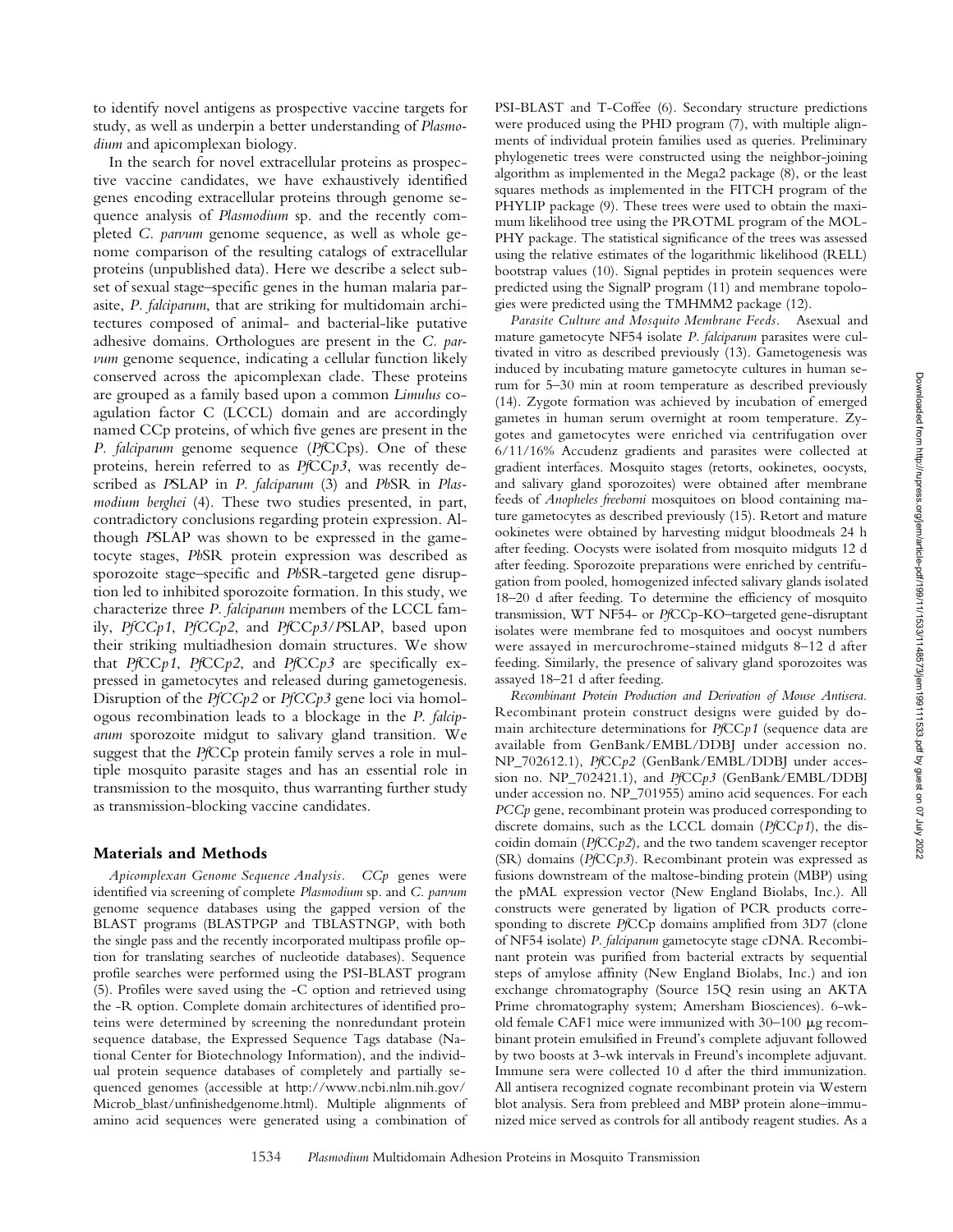second source of antisera for double labeling experiments, antipeptide sera, directed against a *Pf*CC*p2* peptide sequence within the discoidin domain (CDKIKDTDDARDKYF), was produced in rabbits immunized with KLH-conjugated material produced using a maleimide-activated KLH kit (Pierce Chemical Co.). Immunizations of two rabbits were performed by Spring Valley Laboratories, Inc.

*Western Blot Analysis.* Mixed asexual stage parasites and Accudenz gradient–enriched gametocytes were saponin lysed and suspended in PBS and SDS-PAGE loading buffer. Salivary glands infected with sporozoites were dissected from *An. freeborni* mosquitoes and suspended in SDS-PAGE loading buffer. Parasite proteins were separated by electrophoresis (Novex PAGE system; Invitrogen) and transferred to Hybond ECL nitrocellulose membrane (Amersham Biosciences) according to the manufacturer's instructions. Membranes were blocked for nonspecific binding in Tris-buffered saline containing 3% skim milk and incubated for 2 h at room temperature with mouse immune sera specific to *Pf*CCps, mouse mAb 2A10 recognizing the sporozoite surface circumSporozoite (CS) protein (16), MBP fusion partner protein control, or, as a control for loading, mouse sera recognizing the abundant *P. falciparum* endoplasmic reticulum (ER) protein, *Pf*39 (17, 18). After washing, membranes were incubated for 1 h at room temperature with an alkaline phosphatase–conjugated secondary antibody (Kirkegaard & Perry Laboratories, Inc.) and developed in NBT/BCIP solution (Sigma-Aldrich) for 5–15 min.

*Immunofluorescence (IFA) and Confocal Laser Scanning Microscopy.* Parasite preparations for IFA microscopy included NF54 isolate– mixed asexual stages, mature gametocytes, emerging gametes, mosquito midgut blood smears 24 h after feeding, midgut oocysts 12 d after feeding, or salivary gland sporozoite smears 18 d after feeding. Preparations were either fixed for 4 d in 4% paraformaldehyde in PBS at 4°C or were air dried on slides and fixed for 10 min in  $-80^{\circ}$ C cold methanol. For membrane permeabilization and blocking of nonspecific binding, fixed cells were incubated in 0.02% saponin, 0.5% BSA, and 1% neutral goat serum (Sigma-Aldrich) in PBS twice for 30 min each. Preparations were then incubated for 2 h at  $37^{\circ}$ C with either mouse immune sera recognizing specific *Pf*CCps, mouse mAb 2A10 recognizing the CS protein, rabbit anti- $\alpha$ -tubulin II serum (American Type Culture Collection [ATCC]; reference 19), or rabbit immune serum recognizing *Pf*s25 (ATCC; references 20 and 21). Binding of primary antibody was visualized using fluorescence-conjugated goat anti–mouse or goat anti–rabbit secondary antibodies (Alexa Fluor 488 or Alexa Fluor 594; Molecular Probes). To highlight unlabeled parasites, selected specimens were further incubated with the nuclear dye TOTO-3 (Molecular Probes) for 30 min at 37C. Paraformaldehyde-fixed samples were embedded in 1% agarose in PBS, coated onto slides, and air dried. In selected preparations, those not requiring Alexa 594 conjugation, counterstaining was performed using 0.05% Evans Blue (Sigma-Aldrich) in PBS. Labeled specimens were examined by confocal laser scan microscopy using a Zeiss LSM 510, and digital images were processed using Adobe Photoshop 6.0 software.

*Electron Microscopy.* For preembedding immunolabeling, mixed asexual and gametocyte stages were fixed in 4% paraformaldehyde in PBS for 4 d at  $4^{\circ}$ C. Cells were blocked in 0.02% saponin, 0.5% BSA, and 5% neutral goat serum (Sigma-Aldrich) in PBS for twice for 30 min each, and then incubated for 2 h at 37C with mouse immune sera against *Pf*CCps, followed by incubation with a goat anti–mouse secondary antibody conjugated with either 10 nm gold (Amersham Biosciences) or alkaline phosphatase. Alkaline phosphatase labeling was detected by incubating cells in BCIP/NBT solution for 20 min. Cells were then embedded in agar, fixed in 1% glutaraldehyde and 4% paraformaldehyde in PBS for 1 d at 4°C, postfixed in 1% osmium tetroxide in PBS for 1 h, and dehydrated in successive washes at increasing concentrations of ethanol. Specimens were embedded in Epon (Electron Microscopy Sciences) at  $60^{\circ}$ C for 2 d. Photographs were taken with a JEOL 100CX-II transmission electron microscope and scanned images were processed using Adobe Photoshop 6.0 software. For the morphological examination of *PfCCp2*-targeted gene-disruptant (*Pf*CC*p2*-KO) oocysts, infected mosquito midguts were fixed in 1% glutaraldehyde and 4% paraformaldehyde in PBS for 2 d, and postfixed in 1% osmium tetroxide and 1.5%  $K_3Fe(CN)_{6}$  in PBS for 2 h, followed by incubation in 0.5% uranyl acetate for 1 h. Midguts were dehydrated in ethanol and embedded in Epon as described above.

*Generation of Gene-disruptant Parasites.* A *PfCCp2* KO construct, p*Pf*CC*p2*-KO, was designed such that after homologous integration a "pseudo-diploid" locus is generated in which the first copy of the disrupted gene is truncated and possesses an inframe stop codon at the  $3'$  end, whereas the second copy is truncated at the 5' end and lacks a start methionine, a signal peptide sequence, and the start of the coding region. The disruption construct contained a 523-bp amino-terminal region segment of *PfCCp2* that was PCR amplified from NF54 *P. falciparum* genomic DNA template using gene-specific 5' primer 5'-TAGCG-GCCGCACCCTAATGGCACCGAAT-3' and 3' primer 5'-ATGCGGCCGCTTAAGGAGAACTAGGTAACGC-3. Each primer introduced a NotI restriction site (underlined) to facilitate ligation of restriction enzyme–digested PCR product into a NotI-cut pDT-*Tg*23 vector (22, 23). The *Pf*CC*p3* KO construct, p*Pf*CC*p3*-KO, was similarly designed and contained a 565-bp amino-terminal region segment that was amplified from NF54 WT DNA using gene-specific 5' primer 5'-TAGCGGCCG-CAGCTGGATAGGTGCTCCT-3' and 3' primer 5'-ATGCG-GCCGCTTATACACAAACGGTACCCCA-3'. The resulting constructs were loaded into uninfected erythrocytes via electroporation, and the erythrocytes were then inoculated with NF54 isolate parasites (24). At the time of the first parasite passage, this process was repeated such that the parasite cultures were diluted into freshly electroporated erythrocytes. After 3 d, 10 mM pyrimethamine drug pressure was initiated to select for *Tg*DHFR expression in parasites that have taken up and retained plasmid. After -90 d of pyrimethamine drug pressure a plasmidintegrant population predominated and the presence of homologous gene disruptants was demonstrated by a diagnostic PCR assay of a disrupted locus (described in Fig. 7). At this time, transformed parasite clones were isolated by dilution cloning in microtiter plates using the Malstat reagent assay (25) as an indicator of parasite-positive wells. Homologous recombination in clonal isolates was confirmed by the above PCR assay and in select isolates was further confirmed by Southern blot analysis (see Supplemental Materials and Methods, which is available at http: //www.jem.org/cgi/content/full/jem.20031274/DC1).

*Online Supplemental Material.* Methods regarding RNA isolation, transcript level analysis, and Southern Blot analysis are described in Supplemental Material and Methods. Fig. S1 demonstrates gametocyte stage–specific transcript expression of the six genes encoding the multidomain adhesion proteins *Pf*CC*p1* through *Pf*CCp5 and *Pf*FNPA. Fig. S2 shows analysis of *PfCCp2* and *PfCCp3*-targeted gene disruptions by Southern blotting (Fig. S2, A and C), and the resulting loss of *Pf*CC*p2* and *Pf*CC*p3* protein expression analyzed by Western blotting (Fig. S2, B and D). Supplemental Materials and Methods and Figs. S1 and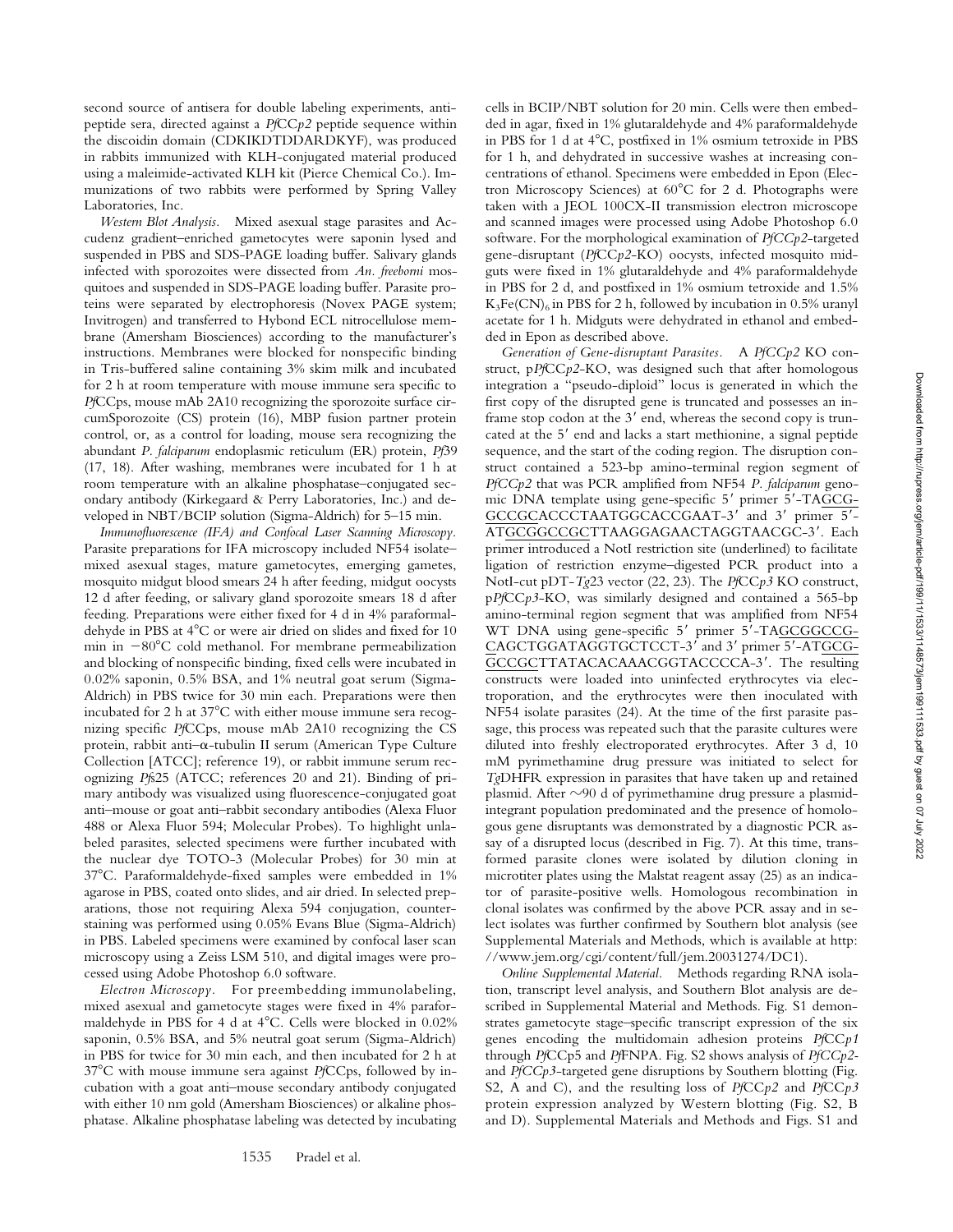S2 are available at http://www.jem.org/cgi/content/full/jem. 20031274/DC1.

### **Results**

*Domain Structure of the LCCL Domain–containing Protein Family.* Annotation of apicomplexan genomes reveals numerous genes encoding extracellular proteins having multidomain architectures reminiscent of, but in no case identical to, extracellular proteins found in multicellular organisms. We have recently conducted a whole genome comparison of *P. falciparum* and *C. parvum* genome sequences (unpublished data) and have exhaustively identified genes remarkable for multidomain "animal-like" architectures, in some instances conserved in orthologues present across the apicomplexan clade. Five of these proteins exhibit striking multiple adhesion modules and are herein grouped based upon the presence of a shared LCCL-like domain. The *P. falciparum* versions were accordingly termed *Pf*CC*p1* through *Pf*CCp5 (see schematic in Fig. 1). *P*CCp3 has recently been variously described as *P*SLAP in *P. falciparum* and as *Pb*SR in *P. berghei* to highlight the presence of tandem SR-like domains in addition to four copies of the LCCL domain (3, 4). CCp orthologues are conserved in *C. parvum*, as well as across the *Plasmodium* clade, with versions identified in the *Plasmodium yoelii* genome sequence and isolation of *P. berghei* versions, including *PbCCp2* (sequence data are available from GenBank/EMBL/DDBJ under accession no. AF491294) and *PbCCp3* (*Pb*SR; GenBank/EMBL/DDBJ under accession no. AY034780). All *P*CCp genes possess signal peptide



Figure 1. Domain organization of the apicomplexan LCCL domaincontaining gene family in *P. falciparum* (designated with prefix *Pf*) and orthologues present in *C. parvum* (designated with prefix *Cp*). All proteins have a signal peptide sequence represented by a black box at the beginning of the architectures. Ric, ricin domain; Disc, discoidin domain; A, ApicA domain; Anth, anthrax toxin NH<sub>2</sub>-terminal region domain; FN2, fibronectin type II domain; LCCL, Limulus coagulation factor C domain; Lev, levanase domain; LH, lipoxygenase domain; NEC, neurexins and collagens domain; SR, scavenger receptor domain.

sequences as predicted by the SignalP algorithm (11). Transmembrane domains were not identified in *Pf*CC*p1* through *Pf*CCp5, as predicted by the TMHMM2 program (12), nor are GPI anchor signal sequences present. Thus, given the predicted signal peptides, lack of ER retention or other organelle trafficking signals and the presence of disulfide bond containing extracellular adhesive domains combine to suggest that all *P*CCp proteins are secreted and serve extracellular functions, perhaps in parasite–parasite or parasite–host interactions.

*PfCCp1* and *PfCCp2* have similar architectures and are paralogs arising via relatively recent gene duplication after domain accretion. *C. parvum* also has paralogs, *CpCCp1* and *CpCCp2*, and thus the gene duplication event likely occurred before the divergence of the apicomplexan genera. Within *Pf*CC*p1* and *Pf*CC*p2*, we identified three predicted polysaccharide-binding domains, namely ricin, discoidin, and levanase-type lectin domains (26, 27). COOH terminal to these modules are two copies of an apicomplexan-specific cysteine-rich module (herein termed ApicA) that has not been identified in any other gene. Between the discoidin and levanase lectin domains there are two distinct cysteine-rich modules, the described animaland fungal-specific LCCL domain (28), and a novel module, termed NEC, which appears in a wide range of animal proteins such as neurexins (29), fibrillar collagen  $\alpha$  globular domain (30) from vertebrates and sponges, and the fibrinogen family of proteins (31). The NEC domain has not been identified previously as a distinct module because in all the animal instances it occurs in combination with other cysteine-rich segments. This has resulted in it being considered a portion of several other distinct modules such as the fibrinogen globular domain (31, 32) or the fibrillar collagen  $\alpha$  COOH-terminal globular domain (30). We term this module the NEC domain after neurexins (29) and collagens, the two ancient animal surface proteins in which they are represented. This is the first instance in which the NEC domain occurs in a stand alone form and is consistent with it forming a distinct NH<sub>2</sub>-terminal folding  $\alpha$ - $\beta$ 3 unit stabilized by a cysteine bridge in the fibrinogen crystal structure (Fig. 2). The structure of this domain reveals a distinct cleft that is likely to function as a binding pocket (32). Several animal proteins functioning as lectins contain the NEC domain, such as ficolin and intelectin (33, 34), suggesting that it probably represents a fourth sugar-binding domain in the *Pf*CCp proteins. Phylogenetic analysis suggests that the levanase lectin and discoidin domains group closer to the bacterial forms as opposed to those from other organisms (Fig. 3 A), whereas the NEC domain groups with animal affinity (Fig. 3 B). Thus, the extracellular adhesion modules can be attributed to multiple distinct heritages, those originally derived in bacteria or animals and laterally transferred to Apicomplexa, and those "invented" within the lineage leading to the Apicomplexa.

The domain architecture of *Pf*CC*p3* (*P*SLAP/*Pb*SR) has been recently described in detail (3, 4) and contains, in addition to four LCCL domains, a tandem repeat of an SR-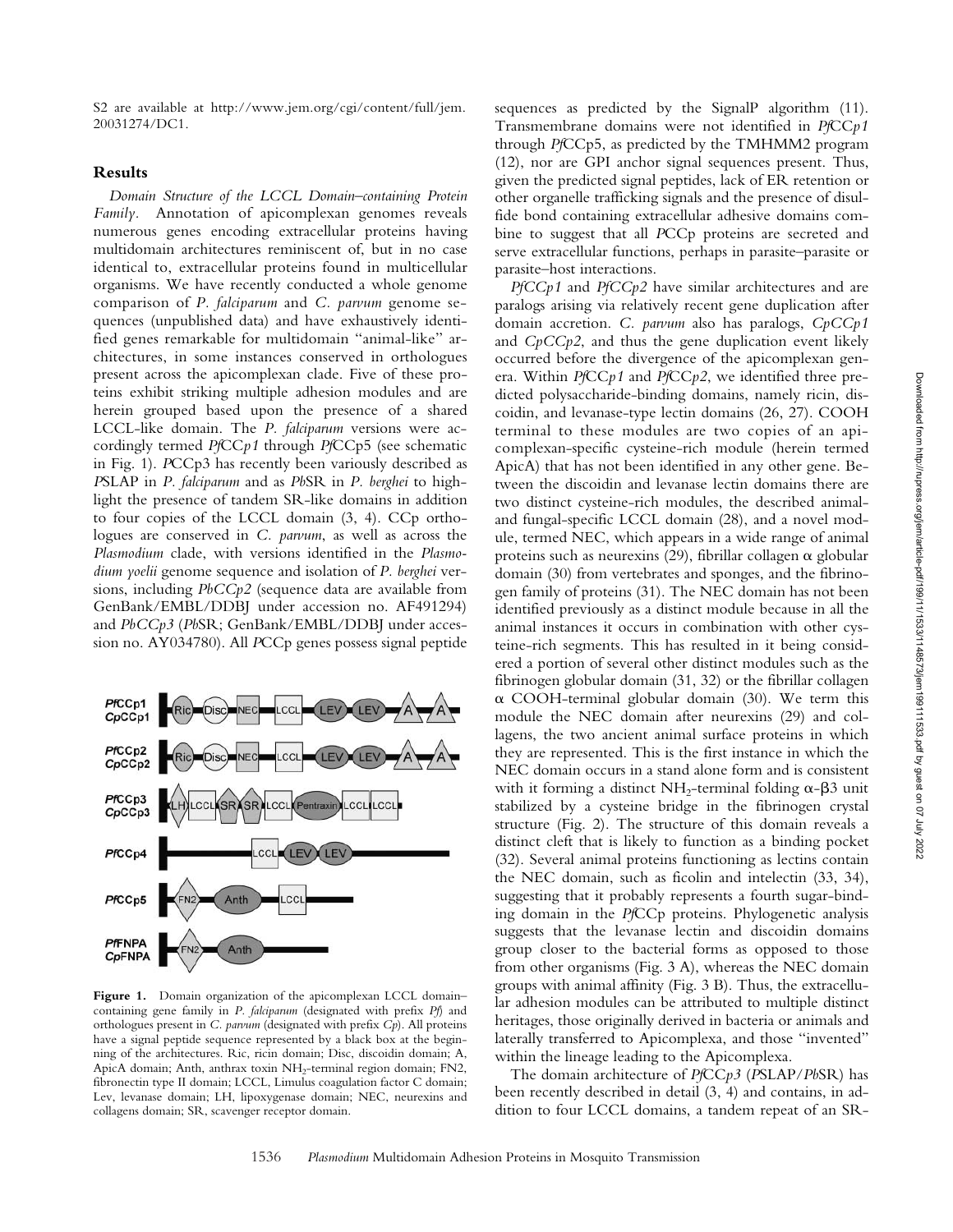

Figure 2. Multiple sequence alignment of the NEC domain. Proteins are designated by their gene name followed by their species abbreviations and Gen-Bank identifier numbers. The apicomplexan proteins are represented by their gene names only. The coloring reflects 85% consensus. The consensus abbreviations and coloring scheme are as follows: h, hydrophobic residues (LIYFMWACV) and l, aliphatic (LIAV) residues shaded yellow; c, charged (KERDH) residues and p, polar (STEDRKHNQ) residues colored blue; s, small (SAGDNPVT) residues colored green; C, conserved disulfide bonding cysteines are shaded red. In the secondary structure annotation, E represents a residue in a strand (extended) and H repre-

sents a residue in a helix. Species abbreviations are as follows: Ce, *Caenorhabditis elegans*; Dm, *Drosophila melanogaster*; Ephmu, *Ephydatia muelleri*; Hd, *Haliotis discus*; Hs, *Homo sapiens*; Pf, *Plasmodium falciparum*.

like domain, an LH2 domain with a predicted role in lipid binding, and a region similar to pentraxin. Pentraxin and the SR domain have thus far been found only in the extracellular proteins of animals other than apicomplexans. *Pf*CCp4 possesses a single LCCL domain followed by tandem levanase domains, plus additional anonymous cysteine-rich globular domains within the amino-terminal region. *Pf*CCp5 encodes a region at the amino terminus that is similar to a domain found within fibronectin (FN2), followed by a domain similar to the amino-terminal region of anthrax-protective antigen that may bind host cell polysaccharides, and a single LCCL domain near the carboxy terminus. An additional *P. falciparum* gene, herein named *Pf*FNPA, is similar to *Pf*CCp5 in overall architecture but lacks an LCCL domain. Given that *Pf*FNPA has an apparent *C. parvum* orthologue (Fig. 1), the two genes are likely



Figure 3. Phylogenetic trees showing affinity of apicomplexan versions to bacterial discoidin (A) and animal NEC (B) domains. Principal nodes supported by bootstrap values of >65% are shown with a filled green circle. Clades containing apicomplexan sequences are colored blue and apicomplexan sequences are boxed. Genes are designated by their gene names and the abbreviated source species names are as follows: Art, *Arthrobacter spp.*; At, Arabidopsis *thaliana*; Bh, *Bacillus halodurans*; Bsp, *Bacillus spp*. D-2; Ce, *Caenorrhabditis elegans*; Clpe, *Clostridium perfringens*; Cp, *Cryptosporidium parvum*; Dd, *Dictyostelium discoidium*; Dm, *Drosophila melanogaster*; Hs, *Homo sapiens*; Hyro, *Hypomyces rosellus*; Lal, *Lactococcus lactis*; Mivi, *Micromonospora viridifaciens*; Pf, *Plasmodium falciparum*; Scoe, *Streptomyces coelicolor*; Xf, *Xylella fastidiosa*; Yp, *Yersinia pestis*.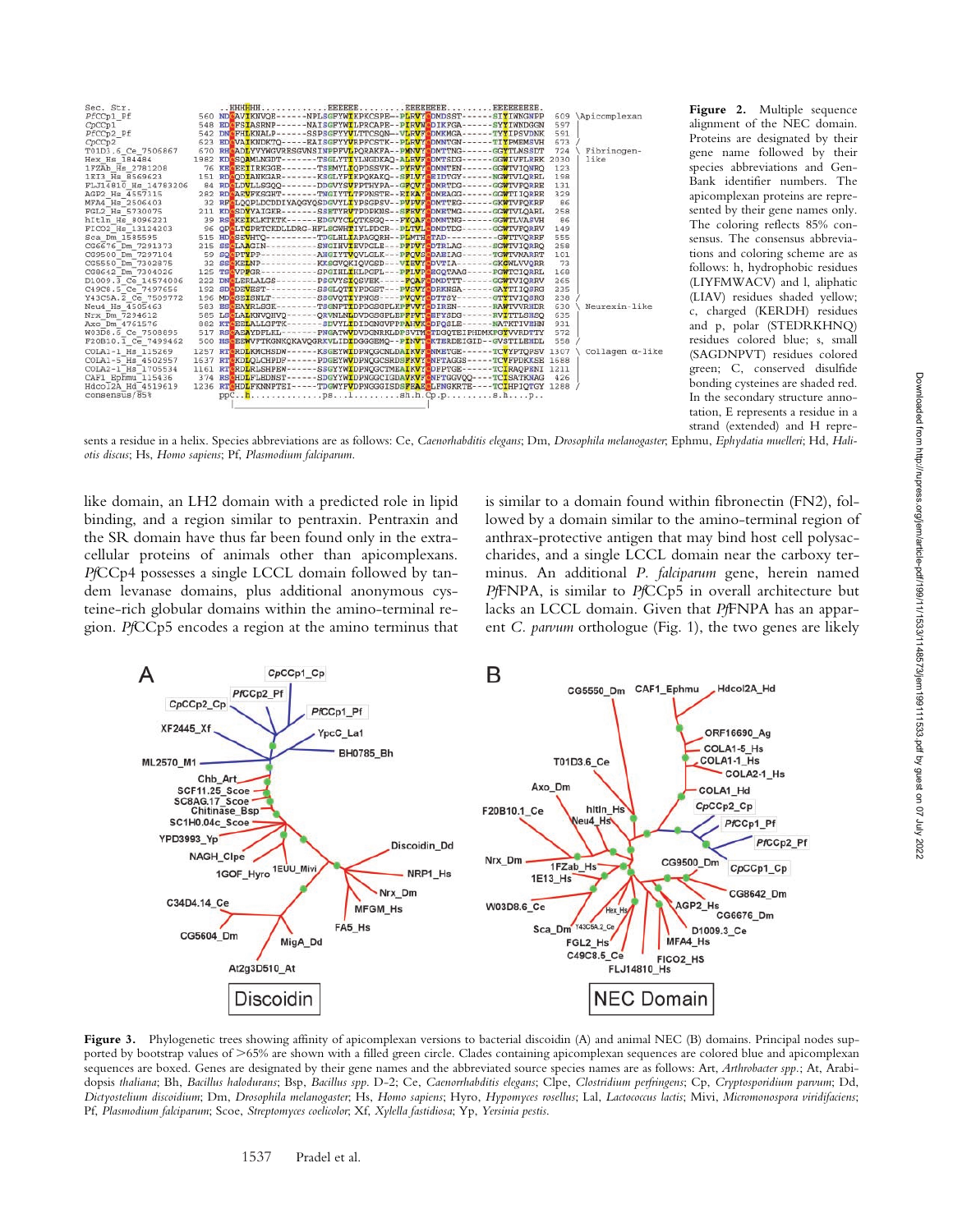

**Figure 4.** Membrane-associated protein expression of *Pf*CCps in mature gametocytes. (A) Western blot analysis of extracts from mixed asexual (lanes A) and mature gametocyte (lanes G) stages show gametocyte-specific *Pf*CCp expression. As a control for protein loading, extracts were additionally screened with mouse sera recognizing *Pf*39, an abundant ER-resident protein (lanes marked *Pf*39). Lanes marked MBP indicate lack of reactivity with mouse control sera recognizing the recombinant fusion partner MBP. (B) Indirect IFA assay using mouse sera against *Pf*CC*p1*, *Pf*CC*p2*, and *Pf*CC*p3* revealed a punctate pattern associated to the parasite surface in mature gametocytes (green Alexa Fluor 488), whereas asexual stage parasites did not exhibit any labeling. Mouse sera directed against MBP shows no labeling of gametocytes. Erythrocytes were counterstained with Evans Blue (red). Arrows indicate asexual parasites visualized by TOTO-3 nuclear stain (blue). Bar, 5 µm.

to have diverged in *P. falciparum* from a common ancestor that was similar in architecture to *Pf*FNPA, followed by accretion of an LCCL domain in *Pf*CCp5.

*Expression of PfCCps during the Parasite Life Cycle.* Transcript expression was studied by real time RT-PCR analysis using RNA isolated from asexual and gametocyte intraerythrocytic in vitro–cultivated *P. falciparum* parasites. Expression was gametocyte stage specific for *PfCCp1* through *PfCCp4* and *PfFNPA*, in comparison with transcript expression controls for asexual (*AMA-1*) and gametocyte (*Pfs48/45*) stage–specific genes (Fig. S1, available

at http://www.jem.org/cgi/content/full/jem.20031274/ DC1). *PfCCp5* showed transcript expression in asexual parasites in addition to its expression in gametocyte stages (Fig. S1). *Pf*CC*p1*, *Pf*CC*p2*, and *Pf*CC*p3* were chosen for further study of life cycle expression and cellular localization due to their striking multidomain architectures and the presence of orthologues in other apicomplexans. Protein expression for *Pf*CC*p1*, *Pf*CC*p2*, and *Pf*CC*p3* was shown to be gametocyte stage specific as assayed by Western blot analysis using mouse sera generated against *Pf*CC*p1*, *Pf*CC*p2*, and *Pf*CC*p3* recombinant protein (Fig. 4 A). Protein bands detected in gametocyte preparations had the expected molecular weights of roughly 185 kD for *Pf*CC*p1* and *Pf*CC*p2*, and 150 kD for *Pf*CC*p3*. Control mouse sera directed against the MBP recombinant protein fusion partner showed no labeling in gametocyte and asexual preparations, whereas the loading control mouse antibody *Pf*39 recognized a 39-kD ER protein (17, 18) abundantly expressed in both asexual and gametocyte parasites.

Cellular localization was studied via indirect IFA confocal laser scanning microscopy and immunoelectron microscopy. For *Pf*CC*p1*, *Pf*CC*p2*, and *Pf*CC*p3*, a punctate rim fluorescence pattern was observed in *P. falciparum* gametocytes, whereas asexual stage parasites did not show any labeling (Fig. 4 B). Labeling was first observed in gametocytes stage III and remained throughout maturation (unpublished data). Colocalization of the three *Pf*CCp proteins was investigated using rabbit sera generated against



**Figure 5.** Ultrastructural *Pf*CC*p1* localization associates with the parasite membrane in the parasitophorous vacuole. Immunoelectron microscopic examination using anti-*Pf*CC*p1* primary antibody and either immunogold (A, enlarged in C) or alkaline phosphatase (B, enlarged in D) secondary labeling localize expression to the parasitophorous vacuole of mature gametocytes as well as in the gametocyte cytoplasm and attached to the outside of erythrocyte membranes. (E) No labeling was found in asexual parasites and erythrocytes (here shown for alkaline phosphatase labeling). Bars,  $1 \mu m$ .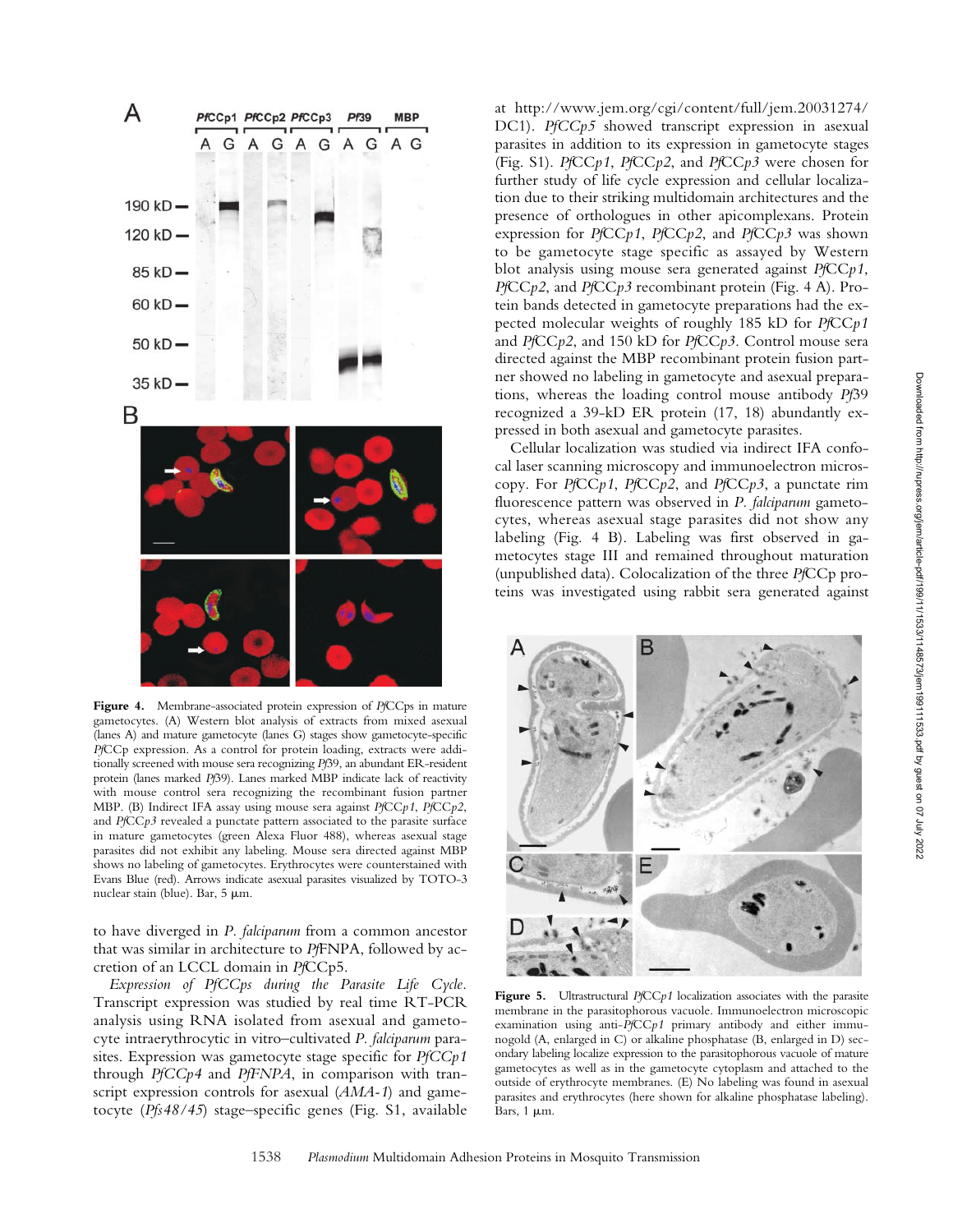*Pf*CC*p2* peptide sequences in combination with mouse antisera against *Pf*CC*p1* and *Pf*CC*p3*, respectively. Experiments revealed colocalization of all three proteins at the gametocyte surface (unpublished data). Double labeling experiments, using rabbit sera recognizing  $\alpha$ -tubulin II as a marker for microgametocytes (19), further indicated that *Pf*CCp proteins are expressed in both microgametocytes and macrogametocytes (unpublished data). The ultrastructural localization of *Pf*CC*p1* was additionally investigated by immunoelectron microscopy using two different preembedding labeling techniques. Immunogold labeling revealed localization of *Pf*CC*p1* associated with the parasite surface membrane in the parasitophorous vacuole of mature gametocytes (Fig. 5, A and C). Similar results were obtained by alkaline phosphatase labeling, which results in a loose precipitation at the site of protein expression (Fig. 5, B and D). Alkaline phosphatase labeling further showed protein localization in the cytoplasm of gametocytes and attached to the outside of erythrocytes, indicating possible release of the protein. No labeling was detected in asexual parasites or erythrocytes (Fig. 5 E). We further investigated the role of *Pf*CCps during gamete emergence, triggered by incubation at room temperature in the presence of human serum. Although mature gametocytes exhibited *Pf*CCp labeling associated with the parasite surface (Fig. 6 A), during emergence labeling was detected outside the infected



Figure 6. PfCCps are present within mature gametocytes and localize extracellularly after gametogenesis, but expression ceases after fertilization. (A) *Pf*CCp protein labeling in mature gametocytes is associated with the parasite surface, whereas (B) *Pf*CCp protein is released during the emergence of gametes from within erythrocytes. (C) *Pf*CCp expression markedly decreases in emerged gametes and protein instead localizes extracellularly (red Alexa Fluor 594), adhering to complexes of emerged macrogametes and adhering microgametes (green Alexa Fluor 488; detected with rabbit -tubulin II antiserum). (D) Zygotes or unfertilized macrogametes detected with rabbit *Pf*s25 antiserum (red Alexa Fluor 594) exhibited a low remaining expression for *Pf*CCps (green Alexa Fluor 488) 20 h after gamete emergence in vitro. Bloodmeal preparations isolated from mosquito midguts 24 h after feeding on gametocyte cultures revealed neither *Pf*CCp expression (green Alexa Fluor 488) in (E) retort stages nor in (F) ookinetes (red Alexa Fluor 594, detected with *Pf*s25 antiserum), whereas gamete complexes in the bloodmeal preparations still showed associated *Pf*CCp labeling. Labeling shown is for *Pf*CC*p1*. Similar results were obtained for *Pf*CC*p2* and  $PfCCp3$  (not depicted). Bars,  $2 \mu m$  (A and B) and  $10 \mu m$  (C-F).

erythrocytes (Fig. 6 B). Consistent with a secreted release of *Pf*CCps, we have observed that *Pf*CCp expression markedly decreases in emerged gametes and protein localizes extracellularly, adhering to complexes of macrogametes (Fig. 6 C). These complexes are readily observable in vitro due to the high gametocytemia of the parasite cultures and are formed by the inherently "sticky" macrogametes associating with exflagellating microgametes, mature gametocytes, and erythrocytes.

*Pf*CCp expression ceases after emergence of gametes and formation of zygotes. Double labeling using rabbit sera recognizing *Pf*s25, a marker to identify unfertilized macrogametes, zygotes, and ookinetes (20, 21), revealed a low remaining expression for *Pf*CCps in zygotes 20 h after gametocyte emergence in vitro (Fig. 6 D). Bloodmeal preparations isolated from mosquito midguts 24 h after feeding on gametocyte cultures did not show *Pf*CCp protein expression in retort stages (Fig. 6 E) nor in ookinetes (Fig. 6 F). Macrogamete complexes present in the bloodmeal retained *Pf*CCp labeling, suggesting that released *Pf*CCp proteins persist within an extracellular matrix surrounding the macrogamete aggregates. *Pf*CCp expression was not found in mature oocysts 12 d after feeding, nor in midgut or salivary gland sporozoites, using mAb 2A10 recognizing *P. falciparum* CS protein (16) as a positive immunolabeling control (unpublished data). Reexpression of *Pf*CCp proteins in salivary gland sporozoites was additionally investigated by Western blot analysis. No labeling for *Pf*CC*p1*, *Pf*CC*p2*, or *Pf*CC*p3* was detected in a sporozoite lysate, whereas screening with mAb 2A10 detected two expected protein bands of  $\sim$ 45–50-kD molecular weights (unpublished data).

*Disruption of the PfCCp2 and PfCCp3 Gene Loci and Characterization of the Disruptant Phenotype.* The *PfCCp2* and *PfCCp3* gene loci were independently disrupted to begin characterizations of *Pf*CCp family function, as well as to provide confirmations of life cycle stage of protein expression. Fig. 7 shows a schematic of the targeted gene KO construct, p*Pf*CC*p2*-KO, designed to generate a disrupted pseudo-diploid locus after homologous integration. A p*Pf*CC*p3*-KO construct was designed similarly for *PfCCp3*-targeted disruption. After transformation of *P. falciparum* parasites, pyrimethamine-resistant polyclonal lines were established and clonal lines were isolated. *PfCCp2* gene disruption was verified in 12 isolated clones and *PfCCp3* gene disruption was verified in 6 isolated clones by a PCR assay diagnostic of an integrated locus (using primers P1 and P2 in Fig. 7; unpublished data). Further characterizations focused on two clones for each disruptant gene, termed *Pf*CC*p2*-KO isolates D-11H and F-1D and *Pf*CC*p3*-KO isolates H-3D and I-9C. Southern blotting analysis confirmed disrupted gene loci in all *Pf*CC*p2*-KO and *Pf*CC*p3*-KO clones (Fig. S2, A and C, available at http://www.jem.org/cgi/content/full/jem.20031274/ DC1). Protein expression was not detected by Western blot analysis in gametocyte protein extracts isolated from disruptant isolates when compared with a WT NF54 iso-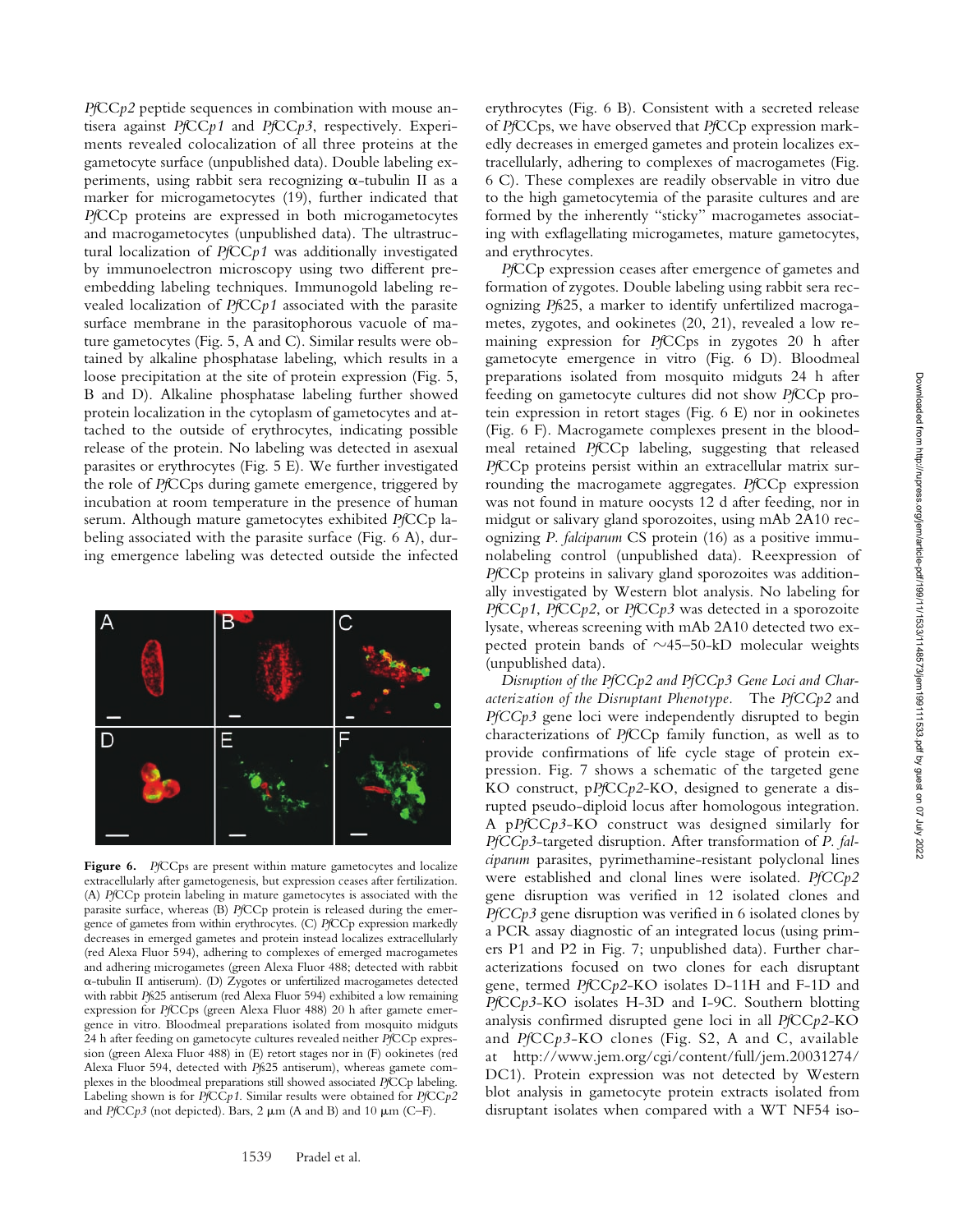

Figure 7. Schematic of the *PfCCp2* locus, the disruption plasmid construct p*Pf*CC*p2*-KO (using the pDT-*Tg*23 vector), and the organization of the *PfCCp2* locus after integration by homologous recombination. The coding region of *PfCCp2* (gray) is split into a region representing the portion homologous to the disruption plasmid (dark gray). The *T. gondii* DHFR gene and regulatory cassette are represented by a white box. Approximate location of restriction enzyme sites (B, BclI; Bg, BglII; S, SpeI; X, XbaI) and sizes of restriction digest fragments are indicated below the WT and disrupted *PfCCp2* loci (refer to Southern blot analysis shown in Fig. S2). Amplification of a PCR product using the primers P1 and P2 was diagnostic of homologous integration. The *PfCCp3* gene locus was similarly disrupted.

late control (Fig. S2, B and D). In vitro emergence assays using *Pf*CC*p2*-KO and *Pf*CC*p3*-KO mature gametocytes, followed by IFA using  $\alpha$ -tubulin II or *Pfs*25 labeling, indicated a normal exflagellation behavior and typical zygote and retort formation, respectively, compared with WT cultures (unpublished data). Thus, the ability to disrupt the *PfCCp2* or *PfCCp3* gene loci in asexual parasites and the abrogation of protein expression in gametocytes indicate that neither *Pf*CC*p2* nor *Pf*CC*p3* are essential for proliferation of asexual stages, gametocytogenesis, maturation of gametocytes in vitro, and efficient gametogenesis.

To characterize *Pf*CC*p2*-KO and *Pf*CC*p3*-KO phenotypes during mosquito transmission, mature gametocyte cultures of WT parasites and gene-disruptant clones were fed to *An. freeborni* mosquitoes via membrane feeding. Six independent feeding experiments for *Pf*CC*p2*-KO cultures and two independent feeds for *Pf*CC*p3*-KO cultures revealed a normal infection rate of mosquito midgut oocysts compared with mosquitoes fed with WT parasites (Table I). The number of oocysts per midgut was comparable in WT and gene-disruptant lines. Ultrastructural examinations of *Pf*CC*p2*-KO (Fig. 8 A) and *Pf*CC*p3*-KO (Fig. 8 B) oocysts indicated apparent normal differentiation, in which developed sporozoites (Fig. 8, C and D) showed no morphological differences compared with WT midgut sporozoites. However, no sporozoites were detected 19 d after feeding within or associated with salivary glands, nor within the hemocoel of mosquitoes fed with the KO lines, whereas mosquitoes fed with WT cultures exhibited salivary gland infection rates ranging from 13 to 86% (Table I). To address the fate of sporozoites, in one experiment,  $>50$ mosquito midguts were pooled 20 d after feeding with



Figure 8. Development of midgut oocysts and sporozoites after mosquito membrane feeding with gene-disrupted parasites. Ultrastructural examinations 12 d after feeding show oocysts in mosquito midguts after feeding *Pf*CC*p2*-KO clone D-11H (A) and *Pf*CC*p3*-KO clone I-9C (B) cultures. Mature oocysts exhibit fully developed sporozoites for *Pf*CC*p2*-KO (C) and *Pf*CC*p*3-KO (D). Bars, 1 μm.

*Pf*CC*p2*-KO line F-1D, homogenized, and enriched for sporozoites via differential centrifugation. Specimens were screened by IFA using the mAb 2A10 recognizing the CS protein and revealed CP protein expression in sparse, intact midgut *Pf*CCp2-KO sporozoites having CS protein precipitate trails indicative of motility on the glass slides (unpublished data). Thus, *PfCCp2-* and *PfCCp3*-targeted gene disruption results in a developmental blockage in the sporozoite transition from the mosquito midgut to salivary gland sporozoites.

## **Discussion**

This study focused on the identification of novel antigens through sequence profile analysis and comparative genomics, followed by characterization of select extracellular proteins throughout the malaria parasite life cycle. Here we describe six *Plasmodium* genes unique to the Apicomplexa but having multiple domain architectures reminiscent of animal extracellular proteins. Five of these genes contain one or more LCCL domains, with four genes having orthologues in the distantly related coccidian, *C. parvum*. The conservation of multidomain architectures in orthologues across the apicomplexan clade implies that the proteins serve functions that have not diverged within specific apicomplexan lineages. Because *Plasmodium* and *Cryptosporidium* have highly diverged parasitic life strategies, it is anticipated that the multidomain adhesion proteins are not involved directly in host recognition, such as binding to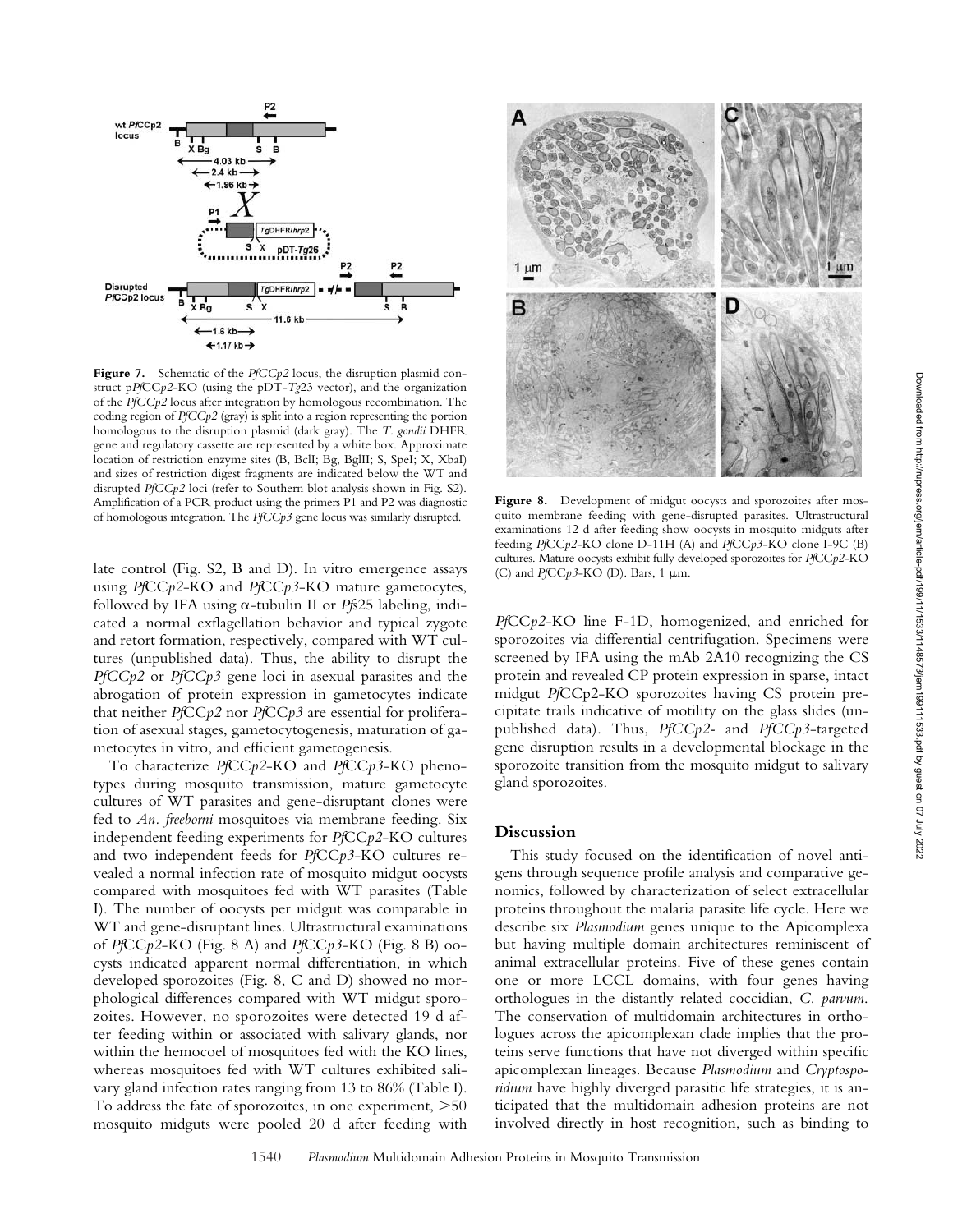|              | Oocysts<br>Infectivity:<br>infected/dissected <sup>a</sup> | Salivary glands                     |                                  |
|--------------|------------------------------------------------------------|-------------------------------------|----------------------------------|
|              |                                                            | Infectivity:<br>infected/dissectedb | Infectivity:<br>percent infected |
| PfCCp2-KO    |                                                            |                                     |                                  |
| Experiment 1 |                                                            |                                     |                                  |
| <b>WT</b>    | $5/12$                                                     | $5/10$                              | 50                               |
| $D-11H$      | 3/15                                                       | $0/8$                               |                                  |
| $F-1D$       | 3/6                                                        | 0/16                                |                                  |
| Experiment 2 |                                                            |                                     |                                  |
| <b>WT</b>    | 12/20                                                      | 4/20                                | 20                               |
| $D-11H$      | 19/20                                                      | 0/20                                |                                  |
| $F-1D$       | 15/20                                                      | 0/20                                |                                  |
| Experiment 3 |                                                            |                                     |                                  |
| <b>WT</b>    | 17/20                                                      | 1/8                                 | 12.5                             |
| $D-11H$      | 20/20                                                      | 0/9                                 |                                  |
| $F-1D$       | 17/20                                                      | $0/8$                               |                                  |
| Experiment 4 |                                                            |                                     |                                  |
| <b>WT</b>    | oocysts present <sup>c</sup>                               | 9/20                                | 45                               |
| $D-11H$      | oocysts present                                            | 0/12                                |                                  |
| Experiment 5 |                                                            |                                     |                                  |
| <b>WT</b>    | oocysts present                                            | 3/7                                 | 43                               |
| $D-11H$      | oocysts present                                            | 0/13                                |                                  |
| $F-1D$       | oocysts present                                            | 0/16                                |                                  |
| Experiment 6 |                                                            |                                     |                                  |
| <b>WT</b>    | oocysts present                                            | $6/7$                               | 86                               |
| $D-11H$      | oocysts present                                            | $0/8$                               |                                  |
| $F-1D$       | oocysts present                                            | 0/16                                |                                  |
| PfCCp3-KO    |                                                            |                                     |                                  |
| Experiment 6 |                                                            |                                     |                                  |
| <b>WT</b>    | $5/12$                                                     | $5/10$                              | 50                               |
| $H-3D$       | 13/13                                                      | 0/15                                |                                  |
| $I-9C$       | 16/16                                                      | 0/11                                |                                  |
| Experiment 2 |                                                            |                                     |                                  |
| <b>WT</b>    | 13/13                                                      | 4/9                                 | 44                               |
| $H-3D$       | 6/7                                                        | 0/14                                |                                  |
| $I-9C$       | 5/5                                                        | 0/16                                |                                  |
|              |                                                            |                                     |                                  |

**Table I.** *Infection Rates of Mosquito Membrane Feeds on WT and PfCCp2 and PfCCp3 Gene-disruptant Lines*

a Number of infected mosquitoes with one or more oocysts per total number of mosquitoes dissected.

bNumber of infected mosquitoes with salivary gland sporozoites present per total number of mosquitoes dissected.

c In these experiments, it was determined if transmission progressed to the oocyst stage, and the remaining mosquitoes were saved for salivary gland determinations.

host cell surface proteins or interacting with components of the host immune system. Otherwise, it would be necessary to propose that recognition of a specific host molecule is conserved across the apicomplexan clade. It is more likely that a proposed host ligand is "generic," such as the sugar moieties of heparin sulfate or other proteoglycans within host cell surfaces or extracellular matrices. This proposal is supported by the presence of multiple putative polysaccharide-binding domains in the architectures of the family members. This is also consistent with the observed mutant phenotype in which *Pf*CC*p2* and *Pf*CC*p3*-KO parasites fail to progress to the salivary glands, via possible disruption of interactions with host glycoproteins mediating this process. On the other hand, an alternative explanation might be that at least some of the proteins were recruited to serve an "ancient" parasite-specific cellular function, such as partici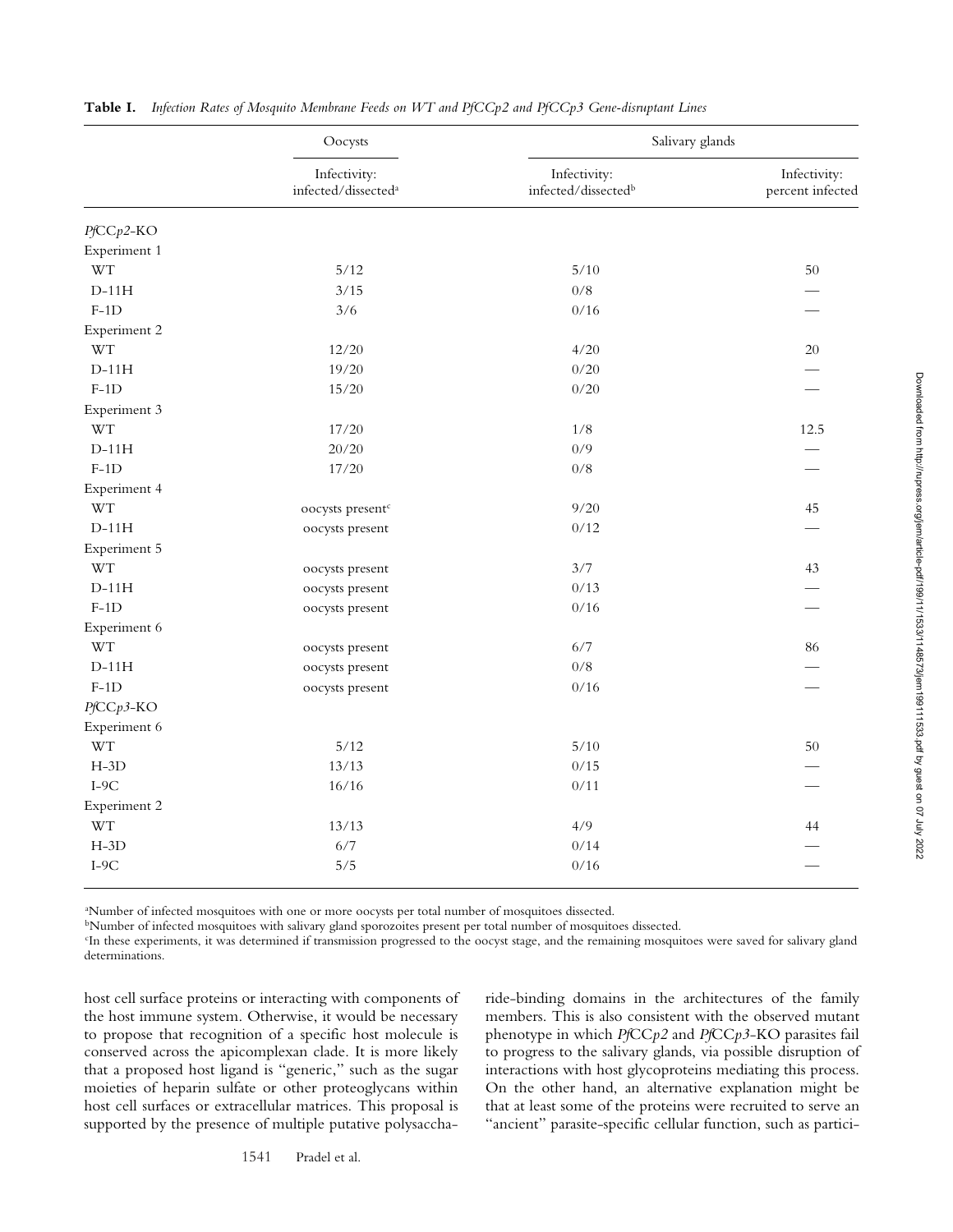pation in a stage-specific aspect of the parasitophorous vacuole, formation of structures associated with the parasite pellicule, or serving in the formation of an extracellular matrix surrounding one or more emerged parasite stages. Either of the two proposed models must take into account a role for the multiple putative polysaccharide-binding domains within the LCCL domain proteins. It is likely that the expression stage specificity is conserved across genera and support for CCp function might ultimately be provided by the study of life cycle stage of expression and localization in additional apicomplexans, such as *Cryptosporidium* and *Toxoplasma*.

Transcript expression studies show abundant gametocyte-specific expression for five of the six multidomain adhesion proteins. Protein expression and immunolocalization studies for three selected proteins, *Pf*CC*p1*, *Pf*CC*p2*, and *Pf*CC*p3*, indicate that the proteins colocalize and are released during gametogenesis and remain associated with gamete aggregates. Gametocyte-specific expression of *Pf*CCp proteins is supported by high throughput mass spectrometry proteomic analysis of *P. yoelii* rodent malaria sexual stage parasites (35), as well as a recent study showing gametocyte-specific transcript and protein expression of *P*SLAP/*Pf*CC*p3* in *P. falciparum* (3). In the latter study, cellular localization revealed submembranous expression or secretion to the parasitophorous vacuole and erythrocyte cytoplasm of mature gametocytes. This localization pattern is similar to that observed in our indirect IFA and immunoelectron microscopy studies.

To begin to address function of the LCCL domain family members, we have disrupted the *PfCCp2* and *PfCCp3* gene loci and have shown that neither gene is essential for asexual proliferation or required for efficient gametocytogenesis. Despite abundant gametocyte stage expression in WT parasites, gene-disruptant lines formed gametes efficiently and, after membrane feeds to anophelene mosquitoes, formed midgut wall oocysts with efficiency similar to WT. Oocysts mature normally and intact sporozoites are released, but a block in transmission occurred during the mature midgut oocyst to salivary gland sporozoite transition. Hemocoel sporozoites were not detected, nor were sporozoites adhering to salivary glands. The fate of the gene-disruptant sporozoites is not yet known, with one possibility being that the sporozoites remain and subsequently degrade within the mosquito midgut. It is thus far not possible to interpret the discrepancy between the prominent *Pf*CCp transcript and protein expression observed in gametocyte stages and the manifestation of a phenotype in *Pf*CC*p2* and *Pf*CC*p3* gene disruptants during late stages of midgut oocyst development. It is unlikely that the phenotype is due to an "epigenetic artifact" because it would require proposing that a similar epigenetic phenotype has occurred after disruption of either of the genetically unlinked genes, *PfCCp2* and *PfCCp3*. The oocyst stage phenotype may either be linked in an as yet unknown fashion to protein function in gametocytes or might be due to abrogation of undetected low level sporozoite stage protein expression. The latter hypothesis is supported by recent description of a *Cp*CCP1/2 homologue expressed in *Cryptosporidium* sporozoites (36, 37). *Cp*CCP1/2 protein also localized to the parasitophorous vacuole in 72-h infected HCT-8 cells, thus drawing a parallel with *Plasmodium* gametocyte cellular localization in this study and providing support that the LCCL domain family members serve roles in multiple parasite stages.

Targeted gene disruption of *Pb*SR (*Pb*CC*p3*/*Pb*SLAP) in the rodent malaria model, *P. berghei*, also results in a block in late stage oocyst maturation (4) and the phenotype is superficially similar to *Pf*CC*p2*-KO and *Pf*CC*p3*-KO. In contrast to the *Pb*SR study (4), we were unable to detect *Pf*CC*p3* protein expression in sporozoites by IFA and Western blot assays using mouse sera directed against recombinant protein corresponding to the tandem SR domains. Whereas Claudianos et al. (4) describe 40- and 60 kD proteins by Western blot and immunolocalization in sporozoites using SR antipeptide sera, we detect a protein with the expected full-length molecular weight of 150 kD in *P. falciparum* gametocyte protein extracts, although we have not addressed possible proteolytic maturation of the protein during gamete emergence. The discrepancy in the two studies might be due to either sporozoite-specific processing resulting in a truncated protein contaminating protease activity in the sporozoite preparations, or nonspecific reactivity of one or more antibody reagents. Similar to our observations, Delrieu et al. (3) show that *P*SLAP/*Pf*CC*p3* is expressed in gametocytes and if gametocyte expression holds for *P. berghei*, it would suggest that expression of multiple *Pf*CCp proteins are essential for sporozoite development, whereas expression in gametocytes is marked but not essential for in vitro development.

Transmission-blocking vaccines target sexual phase parasite antigens, thereby relying on human antibodies to inhibit parasite development within the mosquito host (38–40). The sexual stage expression and extracellular localization of *Pf*CC*p1*, *Pf*CC*p2*, and *Pf*CC*p3* make them potential vaccine candidates, and targeted gene disruption of *PfCCp2* and *PbSR/PfCCp3* further demonstrate that these highly conserved apicomplexan proteins are essential for *P. falciparum* development in the mosquito vector. *Pf*CCp transmission-blocking assays are currently being pursued in our laboratory to investigate *Pf*CCps as candidates for study as subunits of a transmission-blocking vaccine.

We thank Heather Eisen, Darrow Deluca, and Amina Kurtovic for technical assistance. We also thank Dr. Elizabeth Nardin for kindly providing the mAb 2A10, and David Keister, Olga Muratova, and Andre Laughinghouse for mosquito and parasite material, mosquito rearing, and mosquito feeds. Drs. Kirk Deitsch and Carl Nathan are thanked for critically reviewing the manuscript.

This work was supported by the Niarchos Foundation. The Department of Microbiology and Immunology at Weill Medical College of Cornell University acknowledges the support of the William Randolph Hearst Foundation.

*Submitted: 28 July 2003 Accepted: 12 April 2004*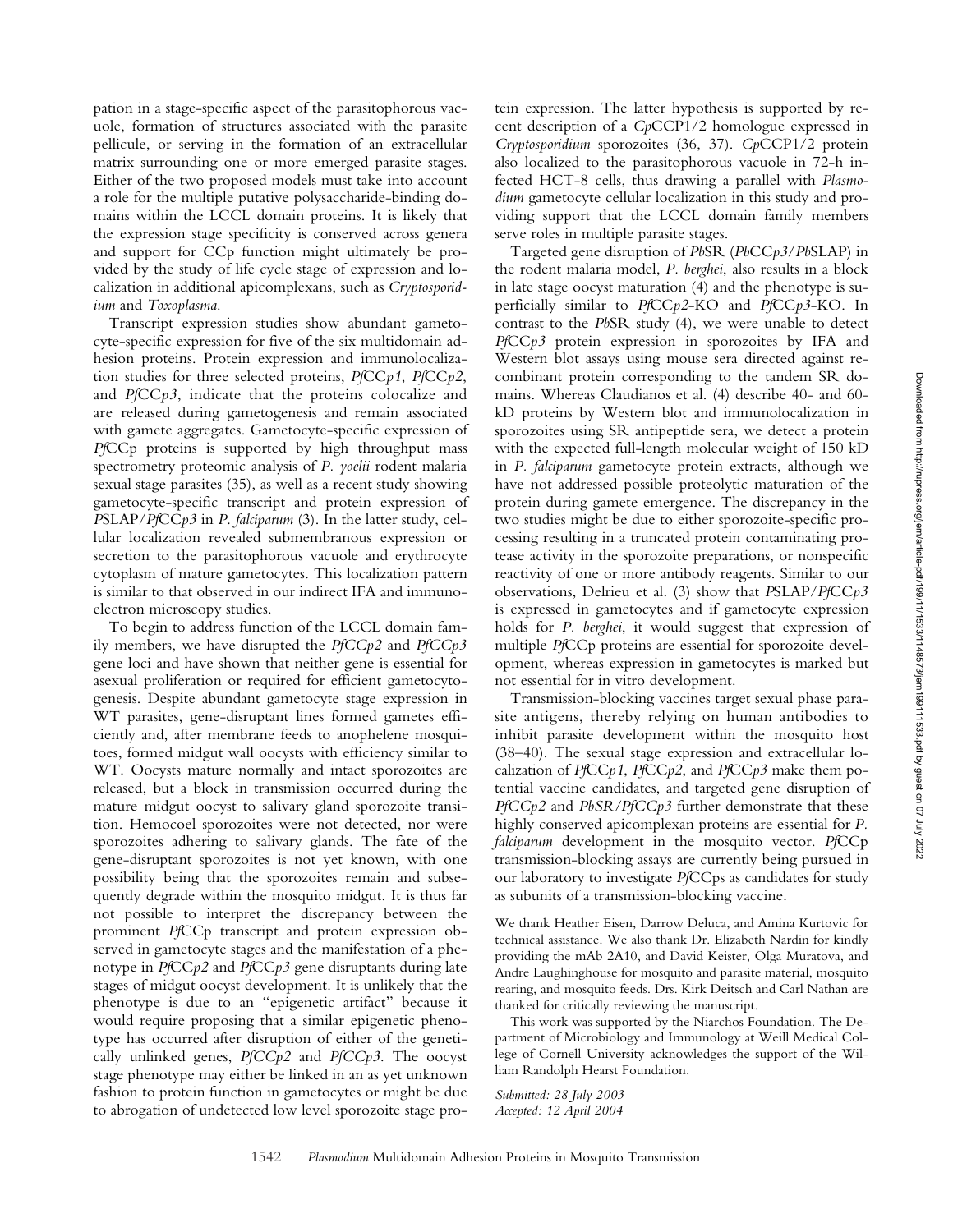- 1. Gardner, M.J., N. Hall, E. Fung, O. White, M. Berriman, R.W. Hyman, J.M. Carlton, A. Pain, K.E. Nelson, S. Bowman, et al. 2002. Genome sequence of the human malaria parasite *Plasmodium falciparum. Nature.* 419:498–511.
- 2. Carlton, J.M., S.V. Angiuoli, B.B. Suh, T.W. Kooij, M. Pertea, J.C. Silva, M.D. Ermolaeva, J.E. Allen, J.D. Selengut, H.L. Koo, et al. 2002. Genome sequence and comparative analysis of the model rodent malaria parasite *Plasmodium yoelii yoelii. Nature.* 419:512–519.
- 3. Delrieu, I., C.C. Waller, M.M. Mota, M. Grainger, J. Langhorne, and A.A. Holder. 2001. *P*SLAP, a protein with multiple adhesive motifs, is expressed in *Plasmodium falciparum* gametocytes. *Mol. Biochem. Parasitol.* 121:11–20.
- 4. Claudianos, C., J.T. Dessens, H.E. Trueman, M. Arai, J. Mendoza, G.A. Butcher, T. Crompton, and R.E. Sinden. 2002. A malaria scavenger receptor-like protein essential for parasite development. *Mol. Microbiol.* 45:1473–1484.
- 5. Altschul, S.F., T.L. Madden, A.A. Schaffer, J. Zhang, Z. Zhang, W. Miller, and D.J. Lipman. 1997. Gapped BLAST and PSI-BLAST: a new generation of protein database search programs. *Nucleic Acids Res.* 25:3389–3402.
- 6. Notredame, C., D.G. Higgins, and J. Heringa. 2000. T-Coffee: a novel method for fast and accurate multiple sequence alignment. *J. Mol. Biol.* 302:205–217.
- 7. Rost, B. 1996. PHD: predicting one-dimensional protein structure by profile-based neural networks. *Methods Enzymol.* 266:525–539.
- 8. Kumar, S., K. Tamura, I.B. Jakobsen, and M. Nei. 2001. MEGA2: molecular evolutionary genetics analysis software. *Bioinformatics.* 17:1244–1245.
- 9. Felsenstein, J. 1996. Inferring phylogenies from protein sequences by parsimony, distance, and likelihood methods. *Methods Enzymol.* 266:418–427.
- 10. Hasegawa, M., H. Kishino, and N. Saitou. 1991. On the maximum likelihood method of molecular phylogenies. *J. Mol. Evol.* 32:443–445.
- 11. Nielson, H., J. Engelbrecht, S. Brunak, and G. von Heijne. 2001. Identification of prokaryotic and eukaryotic signal peptides and prediction of their cleavage sites. *Protein Eng.* 10:1–6.
- 12. Krogh, A., B. Larsson, G. von Heijne, and E.L. Sonnhammer. 2001. Predicting transmembrane protein topology with a hidden Markov model: application to complete genomes. *J. Mol. Biol.* 305:567–580.
- 13. Ifediba, T., and J.P. Vanderberg. 1981. Complete *in vitro* maturation of *P. falciparum* gametocytes. *Nature.* 294:364–366.
- 14. Templeton, T.J., D.B. Keister, O. Muratova, J.L. Procter, and D.C. Kaslow. 1998. Adherence of erythrocytes during exflagellation of *Plasmodium falciparum* microgametes is dependent on erythrocyte surface sialic acid and glycophorins. *J. Exp. Med.* 187:1599–1609.
- 15. Bishop, A., and B.M. Gilchrist. 1946. Experiments upon the feeding of *Aedes aegypti* through animal membranes with a view to applying this method to the chemotherapy of malaria. *Parasitology.* 37:85–100.
- 16. Nardin, E.H., V. Nussenzweig, R.S. Nussenzweig, W.E. Collins, K.T. Harinasuta, P. Tapchaisri, and Y. Chomcharn. 1982. Circumsporozoite proteins of human malaria parasites *Plasmodium falciparum* and *Plasmodium vivax. J. Exp. Med.* 156:20–30.
- 17. Rawling, D.J., and D.C. Kaslow. 1992. A novel 40-kDa membrane-associated EF-hand calcium binding protein in *Plasmodium falciparum. J. Biol. Chem.* 267:3976–3982.
- 18. Templeton, T.J., H. Fujioka, M. Aikawa, K.C. Parker, and D.C. Kaslow. 1997. *Plasmodium falciparum Pf*s40, renamed *Pf*39, is localized to an intracellular membrane-bound compartment and is not sexual stage-specific. *Mol. Biochem. Parasitol.* 90:359–365.
- 19. Rawlings, D.J., H. Fujioka, M. Fried, D.B. Keister, M. Aikawa, and D.C. Kaslow. 1992. Alpha-tubulin II is a malespecific protein in *Plasmodium falciparum. Mol. Biochem. Parasitol.* 56:239–250.
- 20. Kaslow, D.C., I.A. Quakyi, C. Syin, M.G. Raum, D.B. Keister, J.E. Coligan, T.F. McCutchan, and L.H. Miller. 1988. A vaccine candidate from the sexual stage of human malaria that contains EGF-like domains. *Nature.* 333:74–76.
- 21. Kaslow, D.C., I.C. Bathurst, T. Lensen, T. Ponnudurai, P.J. Barr, and D.B. Keister. 1994. *Saccharomyces cerevisiae* recombinant *Pf*s25 absorbed to alum elicits antibodies that block transmission of *Plasmodium falciparum*. *Infect. Immun.* 62:5576–5580.
- 22. Wu, Y., L.A. Kirkman, and T.E. Wellems. 1996. Transformation of *Plasmodium falciparum* malaria parasites by homologous integration of plasmids that confer resistance to pyrimethamine. *Proc. Natl. Acad. Sci. USA.* 93:1130–1134.
- 23. Templeton, T.J., D.C. Kaslow, and D.A. Fidock. 2000. Developmental arrest of the human malaria parasite *Plasmodium falciparum* within the mosquito midgut via *CTRP* gene disruption. *Mol. Microbiol.* 36:1–9.
- 24. Deitsch, K.W., C. Driskill, and T. Wellems. 2001. Transformation of malaria parasites by the spontaneous uptake and expression of DNA from human erythrocytes. *Nucleic Acids Res.* 29:850–853.
- 25. Goodyer, I.D., and T.F. Taraschi. 1997. *Plasmodium falciparum*: a simple, rapid method for detecting parasite clones in microtiter plates. *Exp. Parasitol.* 86:158–160.
- 26. Baumgartner, S., K. Hofmann, R. Chiquet-Ehrismann, and P. Bucher. 1998. The discoidin domain family revisited: new members from prokaryotes and a homology-based fold prediction. *Protein Sci.* 7:1626–1631.
- 27. Ponting, C.P., and R.B. Russell. 2000. Identification of distant homologues of fibroblast growth factors suggests a common ancestor for all beta-trefoil proteins. *J. Mol. Biol.* 302: 1041–1047.
- 28. Trexler, M., L. Banyai, and L. Patthy. 2000. The LCCL module. *Eur. J. Biochem.* 267:5751–5757.
- 29. Missler, M., R. Fernandez-Chacon, and T.C. Sudhof. 1998. The making of neurexins. *J. Neurochem.* 71:1339–1347.
- 30. Bork, P. 1992. The modular architecture of vertebrate collagens. *FEBS Lett.* 307:49–54.
- 31. Doolittle, R.F. 1992. A detailed consideration of a principal domain of vertebrate fibrinogen and its relatives. *Protein Sci.* 1:1563–1577.
- 32. Spraggon, G., S.J. Everse, and R.F. Doolittle. 1997. Crystal structures of fragment D from human fibrinogen and its crosslinked counterpart from fibrin. *Nature.* 389:455–462.
- 33. Lu, J., and Y. Le. 1998. Ficolins and the fibrinogen-like domain. *Immunobiology.* 199:190–199.
- 34. Tsuji, S., J. Uehori, M. Matsumoto, Y. Suzuki, A. Matsuhisa, K. Toyoshima, and T. Seya. 2001. Human intelectin is a novel soluble lectin that recognizes galactofuranose in carbohydrate chains of bacterial cell wall. *J. Biol. Chem.* 276: 23456–23463.
- 35. Lasonder, E., Y. Ishihama, J.S. Andersen, A.M. Vermunt, A. Pain, R.W. Sauerwein, W.M. Eling, N. Hall, A.P. Waters,